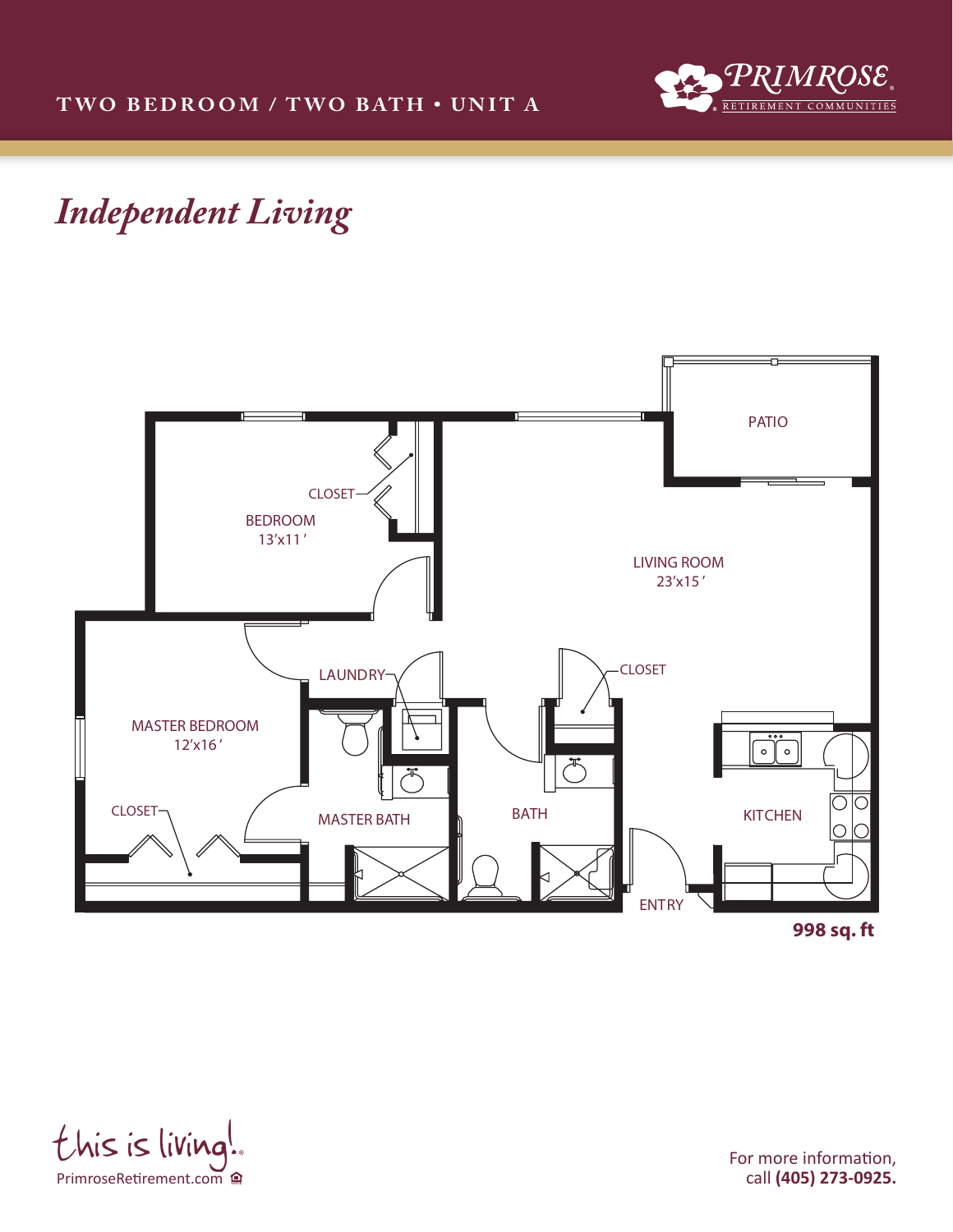



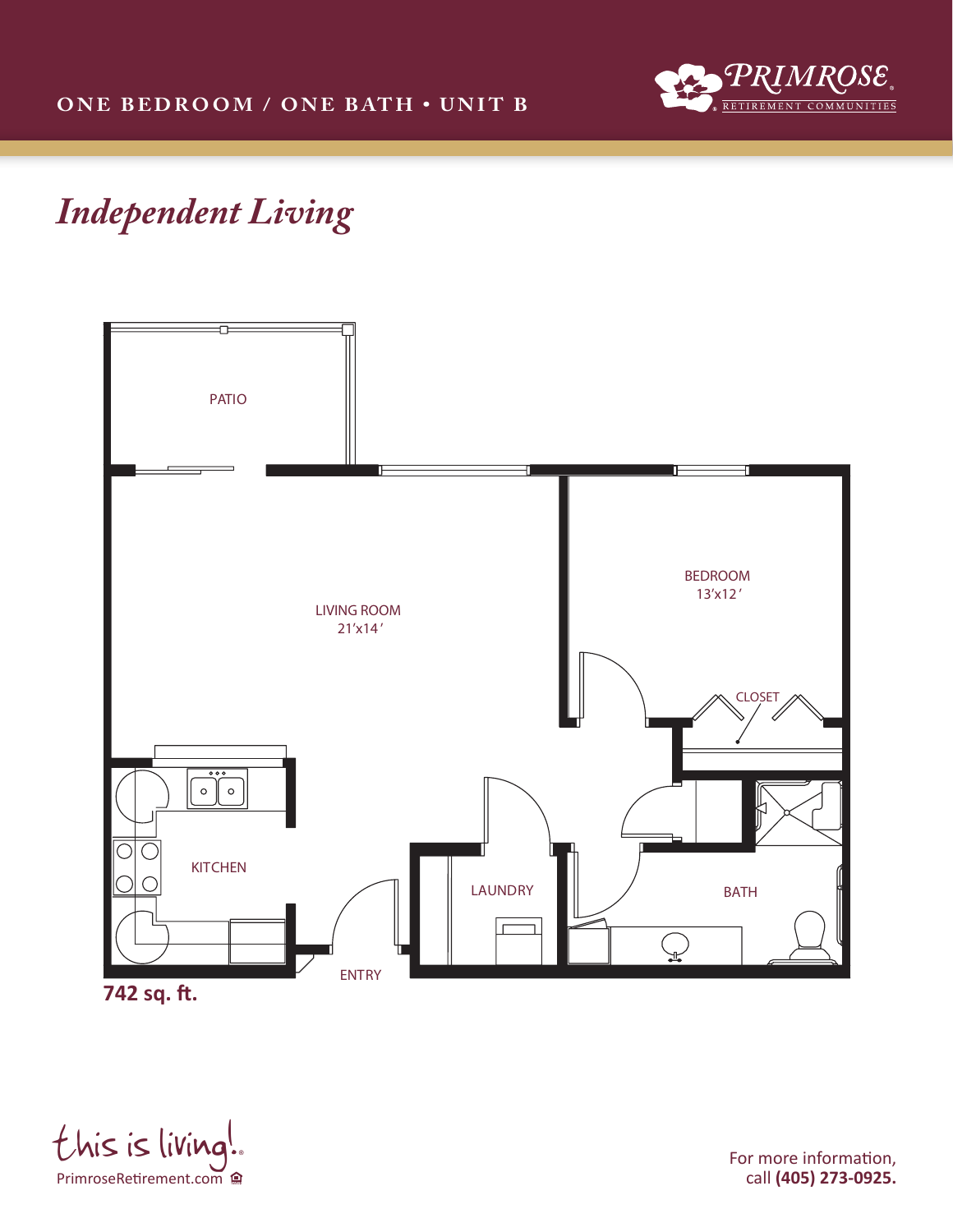



PrimroseRetirement.com  $this$  is living!